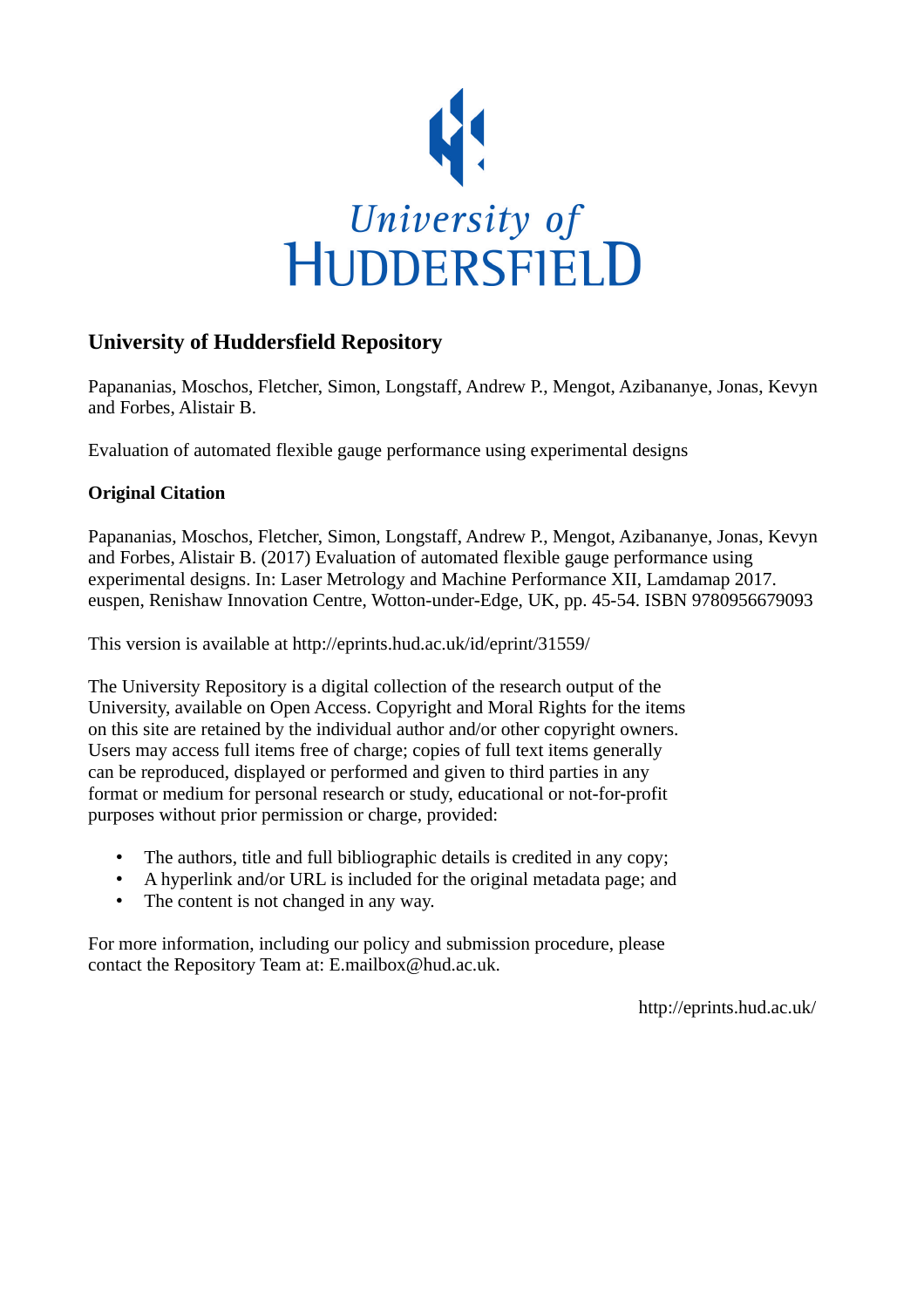# **Evaluation of automated flexible gauge performance using experimental designs**

M. Papananias<sup>a</sup>, S. Fletcher<sup>a</sup>, A. P. Longstaff<sup>a</sup>, A. Mengot<sup>b</sup>, K. Jonas<sup>b</sup>, A. B. Forbes<sup>c</sup>

<sup>a</sup>*Centre for Precision Technologies, University of Huddersfield, UK* <sup>b</sup>*Renishaw plc, UK* <sup>c</sup>*National Physical Laboratory, UK*

## **Abstract**

An essential part of assessing whether a measurement or gauging system meets its intended purpose is to estimate the measurement uncertainties. This paper employs the design of experiments (DOE) approach to implement a practical analysis of measurement uncertainty of Renishaw Equator automated flexible gauge. The factors of interest are measurement strategy, part location, and environmental effects. The experimental results show the ability of the versatile gauge to effectively meet its measurement capability in both discrete-point probing and scanning measuring modes within its whole measuring volume and, in particular, at high scanning speeds and under workshop conditions.

## **1 Introduction**

Quality assurance at low cost hints at a tight interaction between machining and inspection in order to reduce scrap levels and production costs while increasing part throughput. Identifying defective parts immediately after they have been manufactured is of special importance because it enables effective in-process feedback from process control on the shop floor, reduction of inspection scrap and bottlenecks, since defective parts can be excluded immediately without the need for further processing, etc. [1]. Therefore, over the last few years, it has been the driving force for many research projects.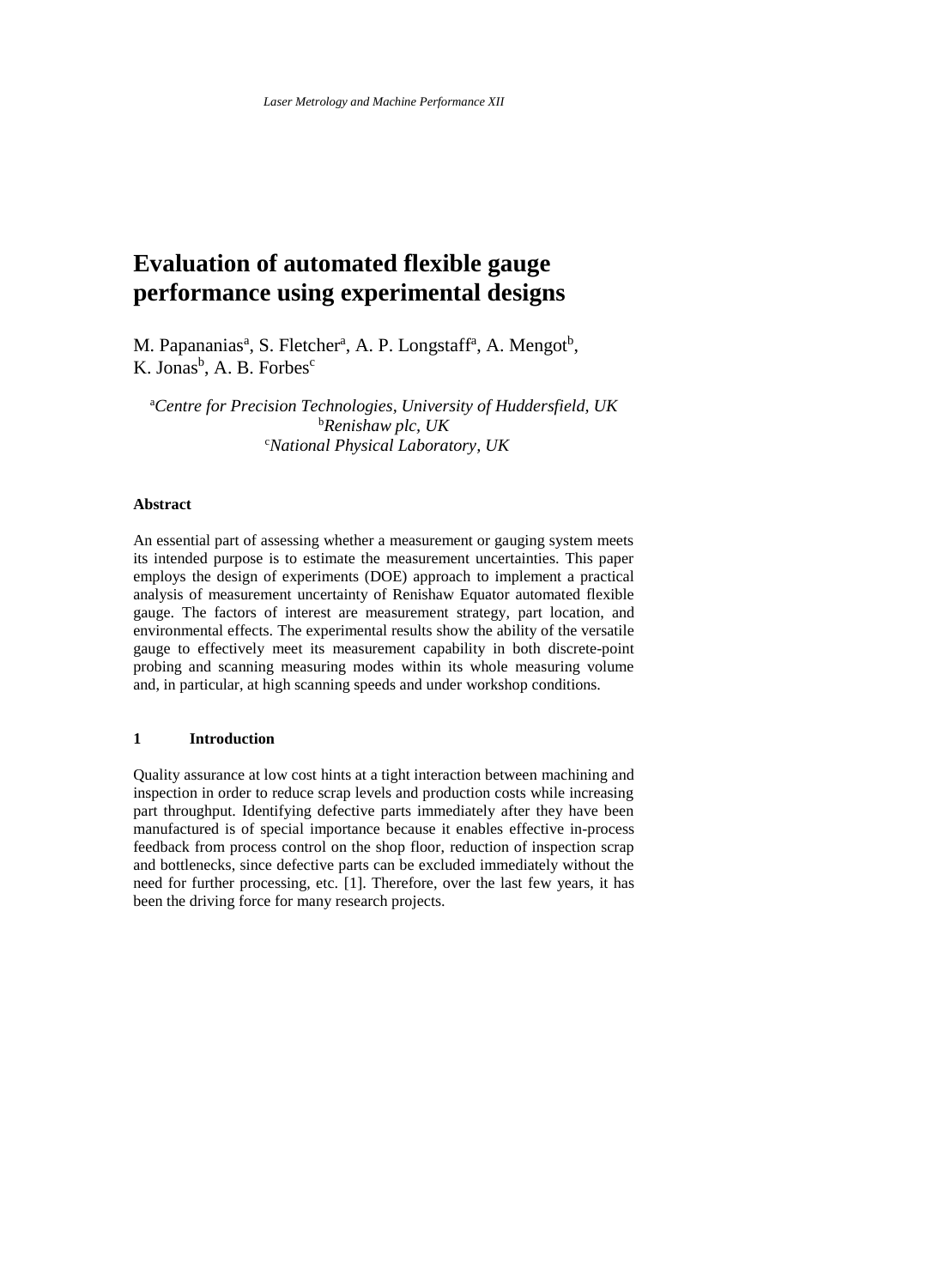Coordinate measuring systems (CMSs) such as coordinate measuring machines (CMMs) have been used for decades in traditional manufacturing industry to ensure that the size and form of a part conform to design specifications [2]. Although CMMs are considered as accurate measuring systems, most are unable to maintain their measurement capability on the shop floor, and therefore, they are usually employed in quality control rooms typically having environmental temperature control systems set to maintain 20°C. In addition, the measurement results they normally provide are subject to a large number of influencing factors including both random and systematic effects [3]. In particular, factors that could affect the accuracy of CMM measurements are: 1) environmental effects; 2) machine repeatability; 3) machine thermal errors; 4) machine geometry errors; 5) scale errors; 6) probing system errors; 7) machine dynamics; 8) vibrations; 9) measurement strategy; 10) measurement part; 11) fixturing variability; and 12) software errors. Therefore, the evaluation of uncertainty associated with CMM measurement is a very complex task though many different approaches have been developed to cope with it [3, 4].

 Other types of CMMs such as articulated arm coordinate measuring machines (AACMMs) are manually-operated CMMs consisting of a number of articulated arms equipped with angular encoders [5, 6]. However, AACMMs have much lower measuring accuracy than conventional CMMs and require highly skilled operators to assure confidence on the measurement results and, even so, dimensional inspection with AACMMs provides high measurement uncertainties. Another common approach for manual dimensional inspection in traditional manufacturing includes various gauges such as height gauges, dial gauges, calipers, micrometers, etc. Nevertheless, this approach tend to be inflexible, it can be time consuming and costly due to required calibration of each hard gauge, it results in high measurement uncertainties, and as with AACMMs, the repeatability, reproducibility, and part throughput depend on operators.

 The demand of modern manufacturing industry for faster and more accurate automated dimensional inspection on the shop floor has led to new developments in adjustable variable gauging [7]. In particular, Renishaw has developed a novel comparative gauging system called Equator that employs the comparator principle through software to account for the influence of systematic effects associated with the CMS [8]. The Renishaw Equator automated comparator can cope with temperature changes on the shop floor by re-zeroing the gauging system through the principle of mastering managed with the built-in sensor and software configuration. Furthermore, the Equator machine is based on an easily scaleable and adaptable parallel kinematic structure in order to overcome the dynamic performance barrier of Cartesian CMMs at high measurement speeds [9], since inspection cycle times are important to maintain part throughput at desired levels. Therefore, the main uncertainty contributors associated with comparative coordinate measurement can be considered to be: 1) calibrated master part; 2) machine repeatability; 3) fixturing variability; 4) measurement strategy; 5) software errors; 6)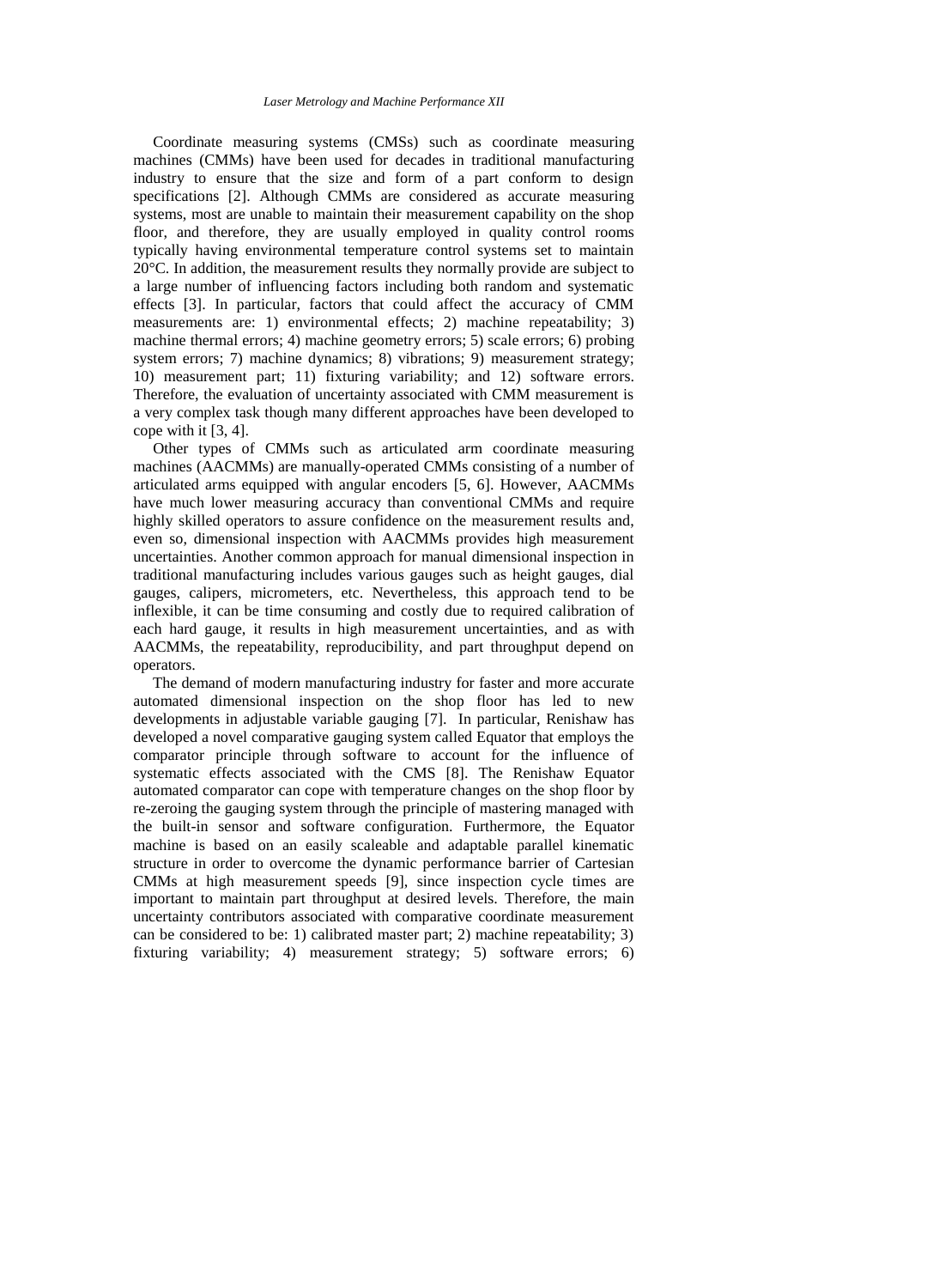environmental effects, but regular re-mastering accounts for reducing these effects; and 7) part temperature and form deviations, but multiple master files can also be used to reduce these effects.

 This research applies a couple of full factorial designs [10] to investigate the performance of the Equator gauging system in discrete-point probing and scanning measuring modes within its whole measuring volume in workshop environments. The remainder of the paper is organised as follows: Section 2 introduces the Equator gauging system; Section 3 presents the first experimental design concerning the inspection of a clutch plate with touchtrigger probing (TTP), in nine different locations under both temperature controlled and uncontrolled environments; Section 4 presents the second experimental design concerning the inspection of a RESR ring with scanning, in five different locations under workshop conditions; Section 5 deals with the analysis of the comparator measurement uncertainty; and finally, concluding remarks are given in Section 6.

## **2 Renishaw Equator flexible gauge**

The comparative gauging system used for this experimental study is the Renishaw Equator 300. The Equator gauging system comprises the Equator gauging machine, the Equator controller, and the Renishaw SP25 3-axis analogue scanning probe as shown in Figure 1. The Equator machine is composed of three linear drive struts separated by an angle of 120° with respect to each other. Each drive strut is equipped with a linear encoder and is mounted on the Hooke's joint on the fixed top casting. The probe (movement) platform of the Equator is constrained by a parallel kinematic constraint mechanism so that it can remain parallel to the fixture plate or fixed base casting. Therefore, the assumptions generally made to simplify the kinematic analysis of delta robots are largely avoided.



Figure 1: Equator 300 gauging system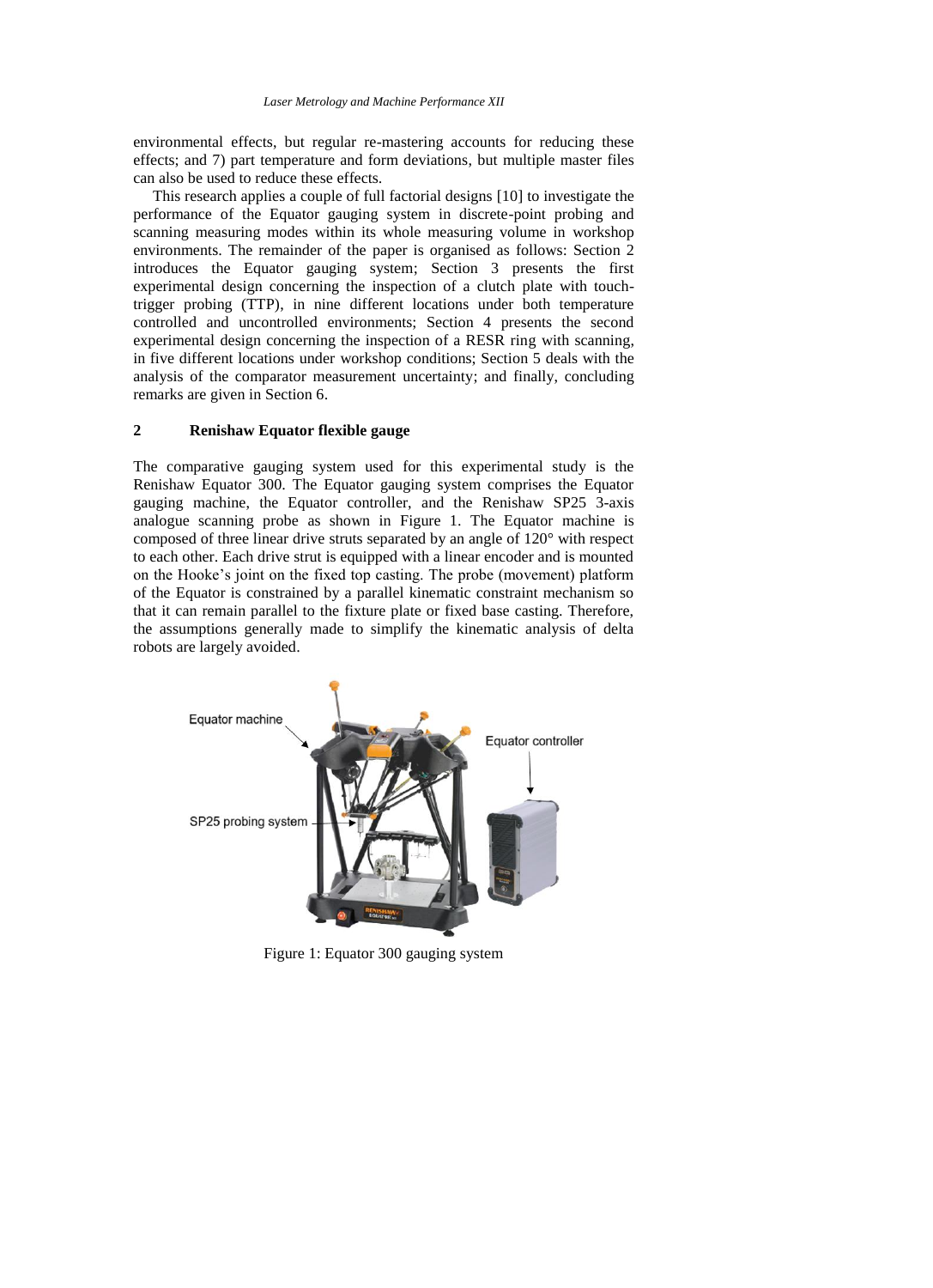The Equator comparator has a cylindrical working envelope with the dimensions ø300 mm x 150 mm. It is equipped with a Renishaw 3-axis SP25 analogue scanning probe to enable both scanning and TTP. The Equator gauging machine is powered directly from its controller, which contains all the software required to run the system. Therefore, an additional computer is not employed when operating the Equator and thus, eliminating the chance of incompatibility or unpredictable performance arising from the wide variation of computer architectures.

 The Equator uses part programs written using the internationally recognised dimensional measuring interface standard (DMIS) language. In order to generate a master data set, a master part is measured using the measurement routine produced to measure each test part. Each test data set is then compared to the master data set to determine the actual size of the test part and assess its conformance to the engineering drawing. The two main compare methods employed by the Equator gauge are the Golden Compare and the CMM Compare. The Golden Compare method uses a reference part, called master, to calibrate the Equator, while the CMM Compare method employs a production part that has been previously calibrated by an accurate CMS such as a CMM. This work employs the Equator gauge operating in Golden Compare.

## **3 Comparative coordinate measurement based on discrete probing**

A full factorial design was employed using discrete probing to investigate the effect of part location and ambient temperature on comparator measurement uncertainty. The part used is a clutch plate with an internal nominal diameter of 77 mm and an external one of 98.4 mm. The stylus used is a typical 21 mm long stylus with stainless steel stem and a 2 mm diameter ruby ball. A general overview of the experimental setup is shown in Figure 2.



Figure 2: Test setup on Equator gauge for the clutch plate

 The part was placed in nine different locations within the Equator's measuring volume in order to cover its whole working volume. The measurements were performed at 20-22°C and 27-29°C and, in both cases, the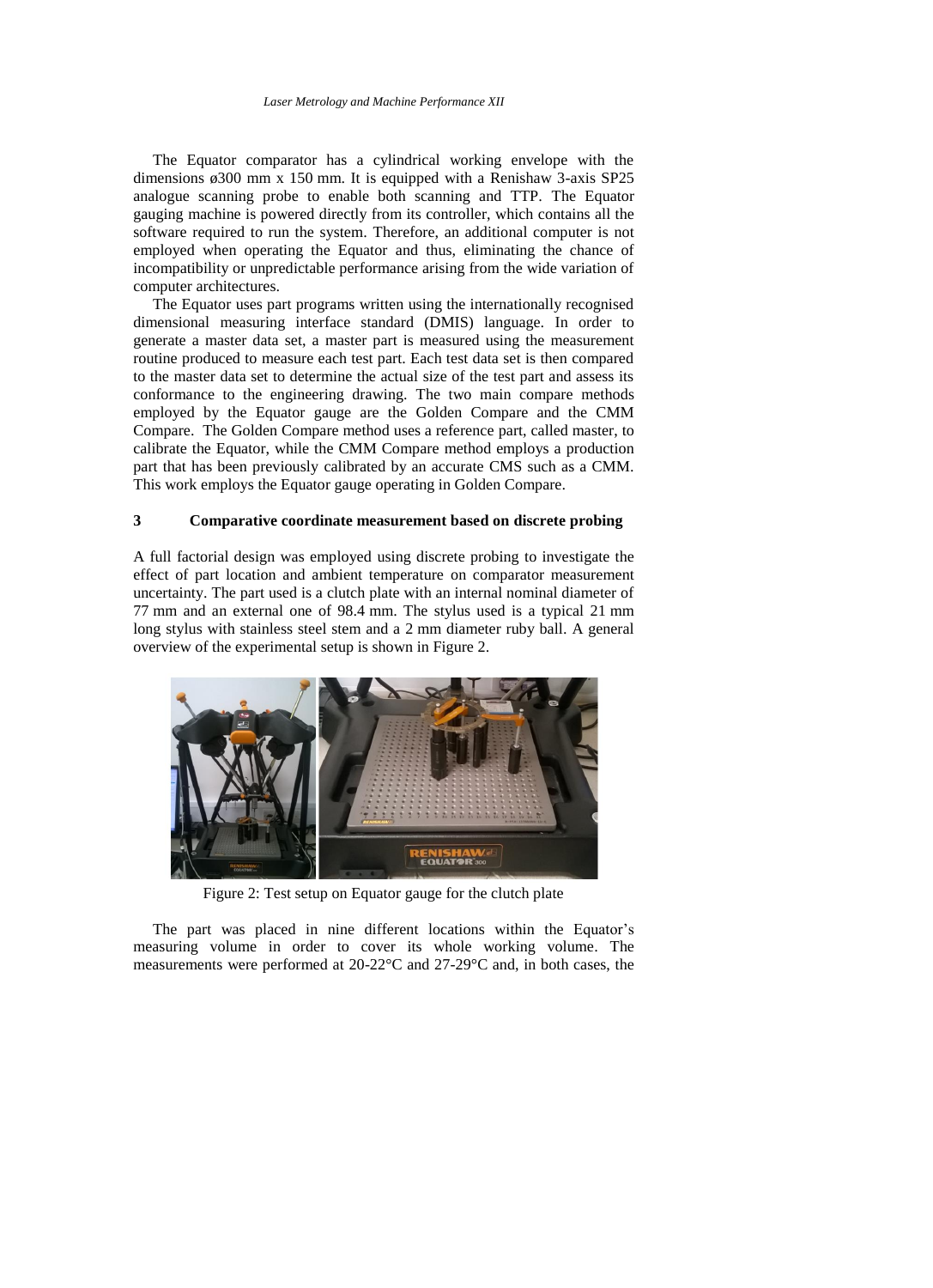#### *Laser Metrology and Machine Performance XII*

part had been thermally stabilized at each temperature before mastering. Temperature readings were recorded during the experiment using additional temperature sensors to record the temperature variation of the environment. The measurands were the internal and external diameters. For both diameters seven points were selected to be taken. The measurement of the clutch plate was followed immediately after mastering and repeated twenty times without re-mastering and without moving the part. Therefore, in total, 720 diameters were determined; 360 internal diameters and 360 external diameters. Figure 3 depicts the nine different locations where the part was placed.



Figure 3: Clutch plate locations

### **4 Comparative coordinate measurement based on scanning**

Another full factorial design was employed to investigate the effect of (A) scanning speed, (B) sampling point density, and (C) part location on comparator measurement uncertainty when scanning. The part used for this study is a RESR ring. This part has thirteen circular features; six small holes with a nominal diameter of 3.6 mm, six medium holes with a nominal diameter of 6 mm, and a large circle with a nominal diameter of 80 mm. The measurands of interest in this case study were the diameter of one of the small holes (the hole at 0° according to the coordinate frame of reference) and the internal diameter of the large circle. The stylus used for this experimental design is the same  $(21\times2)$  with that used for the previous study concerning TTP.

 In scanning CMMs, a major limitation at higher scanning speeds is the high measurement uncertainties due to dynamic influences [9]. Therefore, this study sought to evaluate the uncertainties associated with automated flexible gauging at high scanning speeds. Hence, three levels were used for the scanning speed. The first level corresponds to 5 mm/s for the small hole and to 25 mm/s for the large circle. Levels 2 and 3 are, respectively, the double and quadruple values of the scanning speeds used for level 1. So, they are 10 mm/s and 50 mm/s for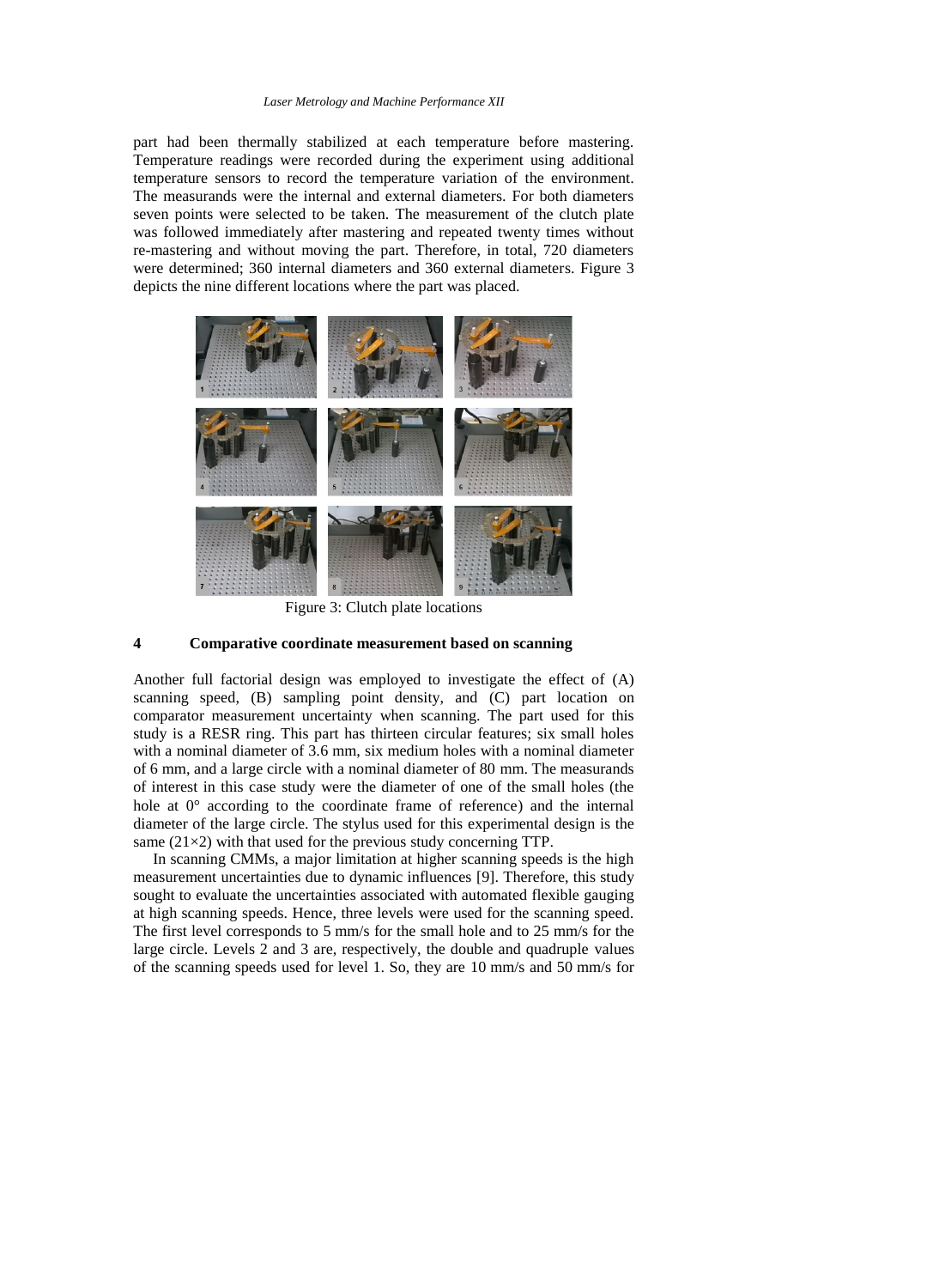#### *Laser Metrology and Machine Performance XII*

level 2 and 20 mm/s and 100 mm/s for level 3. Regarding the factor of sampling point density, two levels were used; level 1 corresponds to a sampling distance (the distance between sample points on the scan path, in the current units) of 0.5 and level 2 to a sampling distance of 0.1. The RESR ring locations are shown in Figure 4.



Figure 4: RESR ring locations

 As with the previous experimental design presented in Section 3, twenty repeated measurements were performed immediately after mastering on the same part. Therefore, in total, 600 diameters were determined for each feature. Also, temperature readings were recorded during the experiment, and the part had been thermally stabilized at 28-29°C before mastering.

## **5 Comparator measurement uncertainty evaluation**

For each set of twenty repeated measurements, the expanded comparator measurement uncertainty was determined following the uncertainty evaluation methodology given in ISO 15530-3-2011 [11] as follows:

$$
U = ku(y) + |b| \tag{1}
$$

where  $\boldsymbol{k}$  is the coverage factor,  $\boldsymbol{b}$  is the systematic error, calculated by the difference between the sample mean value and the expected or calibrated value thus,  $b = \overline{y} - y_{cal}$ , and  $u(y)$  is the standard uncertainty of the mean value of the measurements and given as:

$$
u(y) = \frac{\sqrt{\frac{1}{n-1} \sum_{i=1}^{n} (y_i - \bar{y})^2}}{\sqrt{n}}
$$
 (2)

 In addition, a normality test was performed for each measurand to determine whether the measurement data followed a normal distribution, and all judged to be satisfactory. Therefore, Figures 5 and 6 show the main effects plots produced using Minitab for the expanded measurement uncertainties *U* of the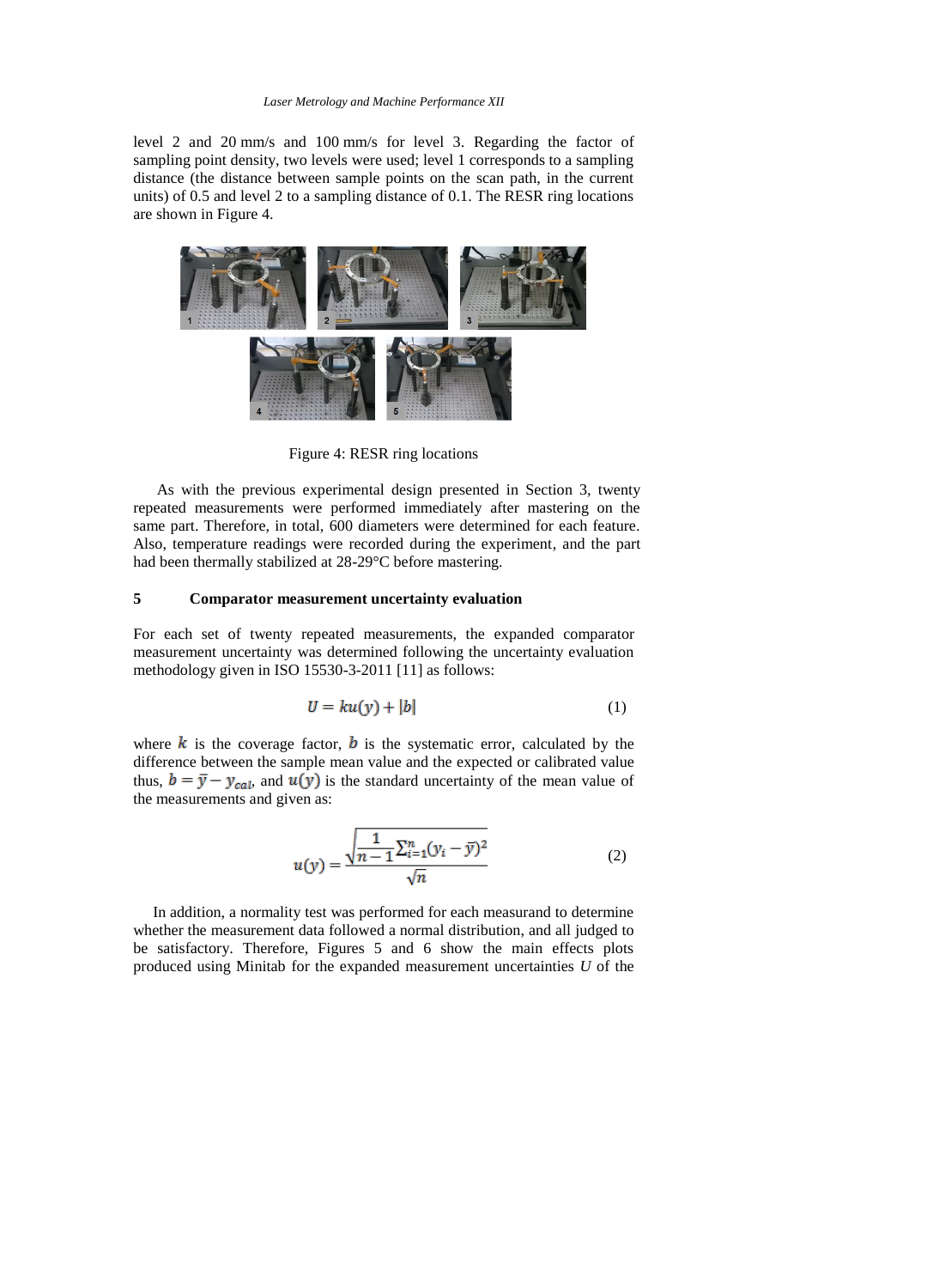internal and external diameters of clutch plate, for k=2 and a confidence level of 95%, when the Equator is used in TTP mode.



Figure 5: Main effects plots for the uncertainties of internal diameter



Figure 6: Main effects plots for the uncertainties of external diameter

The results in Figures 5 and 6 show that the comparator measurement uncertainty is less than 1 μm within the whole measuring volume of the versatile gauge in TTP mode and under both temperature controlled and shop floor conditions. Similarly, Figures 7 and 8 show the main effects plots for the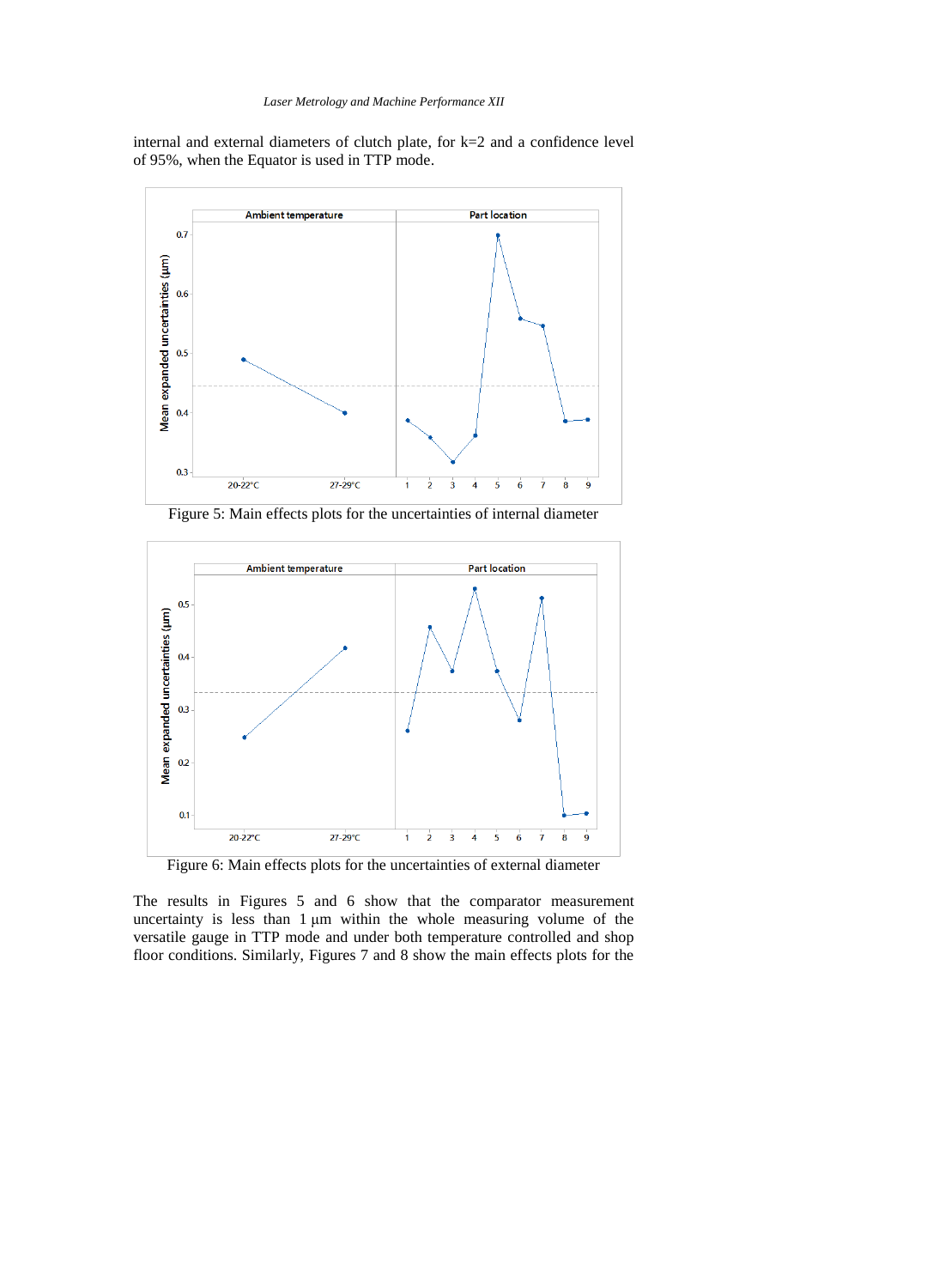expanded measurement uncertainties *U* of the diameters of features of interest for k=2 and a confidence level of 95% when the versatile gauge is used in scanning mode.



Figure 7: Main effects plots for the uncertainties of diameter of large circle



Figure 8: Main effects plots for the uncertainties of diameter of small hole

The results in Figures 7 and 8 show that: the machine dynamics does not limit measurement accuracy at higher scanning speeds; the higher the sampling point density, the lower the comparator measurement uncertainty; and, the comparator measurement uncertainty is less than 0.5 μm within the whole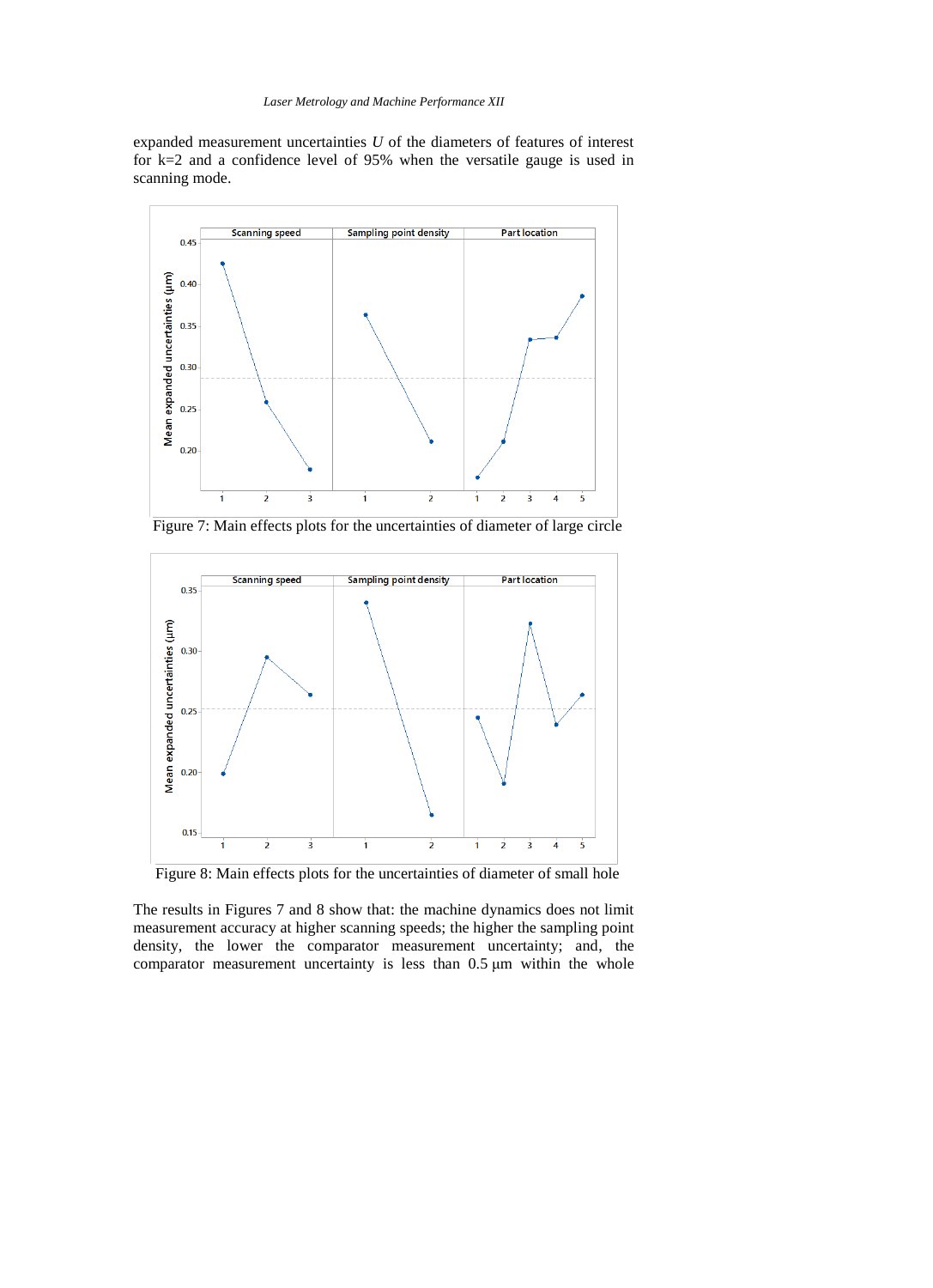measuring volume of the versatile gauge in scanning mode and under shop floor conditions (28-29°C). Table 1 shows the results obtained by the ANOVA procedure based on ordinary least squares (OLS) regression for 95% confidence level using Minitab.

| $1401C$ $1.713O$ $1.7183413$ |          |       |       |       |       |       |                |
|------------------------------|----------|-------|-------|-------|-------|-------|----------------|
| <b>Measurands</b>            | p-values |       |       |       |       |       | $\mathbf{R}^2$ |
|                              |          | В     |       | $A*B$ | $A*C$ | $R*C$ |                |
| Diameter of                  | 0.073    | 0.079 | 0.382 | 0.033 | 0.811 | 0.562 | 81.14%         |
| large circle                 |          |       |       |       |       |       |                |
| Diameter of                  | 0.507    | 0.029 | 0.788 | 0.881 | 0.510 | 0.778 | 71.51%         |
| small hole                   |          |       |       |       |       |       |                |

Table 1: ANOVA results

Based on the ANOVA results, the statistically significant factors and their interactions for 95% confidence level (p-values  $< 0.05$ ) are: the interaction of scanning speed and sampling point density for the diameter of large circle where the model explains 81.14% of the variance and the sampling point density for the diameter of small hole where the model explains 71.51% of the variance.

### **6 Conclusions**

The modern view of quality control requires highly repeatable automated inspection systems, capable of being integrated into the manufacturing process, for automatic process feedback to ensure high product quality and low rejection rates. Following the current requirements of manufacturing industry, and considering the fact that one of the most important factors affecting the performance of a coordinate measuring machine (CMM) in a machining environment is the ambient temperature, Renishaw has patented a flexible gauging comparator, called Equator. The Renishaw Equator is a versatile gauge that employs the comparator principle through software to account for the influence of systematic effects associated with the measurement system.

 In this work, two experimental designs have been employed to perform a practical analysis of uncertainty of measurement of the Equator gauging system, in discrete-point probing and scanning measuring modes (especially at high scanning speeds), within its whole measuring volume and under workshop conditions. The experimental results have illustrated the advantages that can be achieved in terms of inspection speed and repeatability with shop floor process control based on automated flexible gauging. Therefore, dimensional inspection on the shop floor with automated flexible gauges based on parallel kinematic structure is proposed as an optimal solution to fill the gap between CMM measurement and traditional manual gauging.

 Further work is required to quantify the benefits that can be achieved in fully automated applications and to develop best practice and supporting documentary standards.